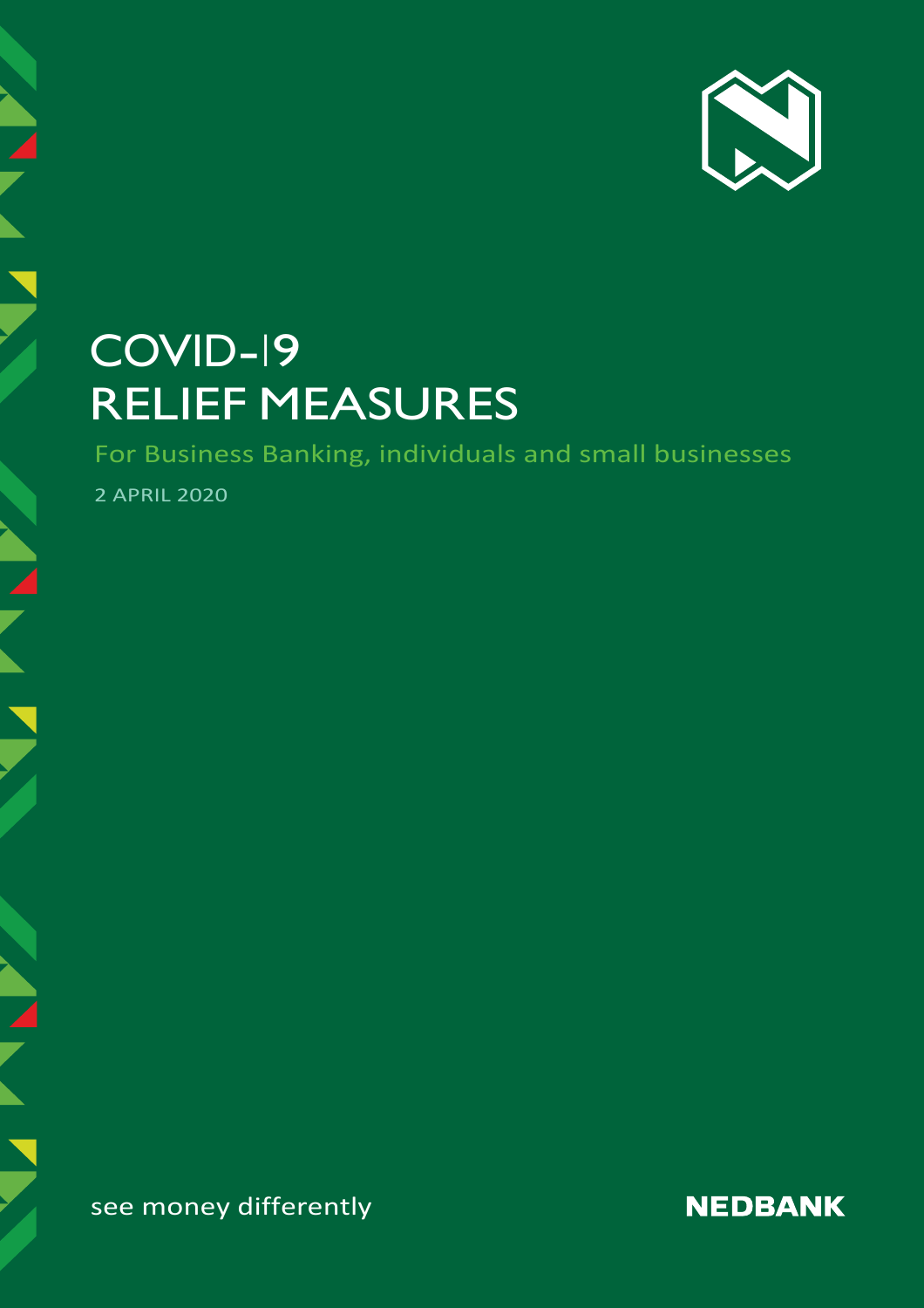### **B** COVID-19 RELIEF FUNDING / LOAN PACKAGES OFFERED

|                | <b>Name of initiative</b>                                                                                                                                                                | <b>Target market</b>                                                                                                                                                                                                                                                                                                                                                                                                       | <b>Type of relief</b>                                                                                                                                                                                                                                                                                                                                                                                                                                                                                               | <b>Application process</b>                                                                                                                                                                                                                                        |
|----------------|------------------------------------------------------------------------------------------------------------------------------------------------------------------------------------------|----------------------------------------------------------------------------------------------------------------------------------------------------------------------------------------------------------------------------------------------------------------------------------------------------------------------------------------------------------------------------------------------------------------------------|---------------------------------------------------------------------------------------------------------------------------------------------------------------------------------------------------------------------------------------------------------------------------------------------------------------------------------------------------------------------------------------------------------------------------------------------------------------------------------------------------------------------|-------------------------------------------------------------------------------------------------------------------------------------------------------------------------------------------------------------------------------------------------------------------|
| $\vert$ 1      | <b>South African Future</b><br>Trust (SAFT)<br>Administered by<br>Oppenheimer<br>Generations<br>Total fund: Ribn                                                                         | <b>SMMEs</b><br>• <r25m turnover.<br="">• In good standing as at<br/>29 Feb 2020.<br/>• Trading for min 2 years.<br/>• Impacted by Covid-19.</r25m>                                                                                                                                                                                                                                                                        | • An interest-free, 5-year loan to the<br>business entity.<br>• Exclusively for the purpose of paying<br>permanent employees.<br>• Repayable at the end of the term.<br>NB:<br>• Proceeds of the loans will be paid<br>directly into the accounts of the<br>participating employees.<br>• Employees are not liable for<br>repayment of this loan.<br><b>Funding available:</b><br>• R750 weekly wage per employee for<br>15 weeks = RII 250 per employee.<br>• No limit to the number of employees<br>per business. | Small businesses to<br>contact their bank<br>saft@nedbank.co.za                                                                                                                                                                                                   |
| $\overline{2}$ | <b>Debt Relief Finance</b><br><b>Scheme</b><br>Administered by<br>Department of Small<br><b>Business</b><br><b>Total fund:</b><br>R200 <sub>m</sub>                                      | <b>Existing businesses negatively</b><br>impacted by Covid-19.<br>Must be:<br>• CIPC-registered companies<br>• 100%-owned by SA citizens<br>• 70% of employees are SA<br>citizens<br>• Registered with SARS;<br>tax-compliant<br>• UIF compliant                                                                                                                                                                           | Loan funding @ Prime-5%:<br>Working capital: Stock, bridging<br>finance<br>Purchase order finance<br>Capital requirement finance                                                                                                                                                                                                                                                                                                                                                                                    | Register your<br>Ι.<br>business on the<br>small-business<br>database https://<br>smmesa.gov.za/<br>Then complete an<br>2.<br>application form and<br>upload supporting<br>docs.<br>Contact<br>debtrelief@seda.org.za<br>for assistance with<br>micro-enterprises  |
| 3 <sup>°</sup> | <b>Business Growth/</b><br><b>Resilience Facility</b><br>Administered by<br>Department of Small<br><b>Business Development</b><br><b>Total fund:</b><br>R300m                            | <b>Existing businesses geared to</b><br>take advantage of supply<br>opportunities resulting from<br>Covid-19 or shortage of goods<br>in local market, especially with<br>regard to medical supplies and<br>critical non-food essentials.<br>Must be:<br>• CIPC-registered companies<br>· 100%-owned by SA citizens<br>• 70% of employees are SA<br>citizens<br>• Registered with SARS;<br>tax-compliant<br>• UIF compliant | Loan funding @ Prime-5%:<br>Working capital: Stock, bridging<br>finance<br>Purchase order finance<br>Capital requirement finance                                                                                                                                                                                                                                                                                                                                                                                    | Ι.<br>Register your<br>business on the<br>small-business<br>database https://<br>smmesa.gov.za/<br>Then complete an<br>2.<br>application form and<br>upload supporting<br>docs.<br>Contact<br>growthfund@seda.org.za<br>for assistance with micro-<br>enterprises |
| 4              | <b>Spaza Shop Grant</b><br><b>Funding</b><br>Administered by<br>Department of Small<br><b>Business</b><br>in collaboration with<br><b>SEFA</b><br><b>Total fund:</b><br>R30 <sub>m</sub> | Sole props operating spaza<br>shops                                                                                                                                                                                                                                                                                                                                                                                        | RIO 000 (with a possible R5 000 being<br>made available as a second phase) for<br>purchasing a basket of essential goods<br>at a discounted price for a period of<br>three months from participating<br>wholesalers                                                                                                                                                                                                                                                                                                 | Not yet available                                                                                                                                                                                                                                                 |
| 5              | <b>Informal trade</b><br>stipends<br>Administered by<br>Department of Small<br><b>Business</b><br><b>Total fund:</b><br>R100 <sub>m</sub><br>(not yet funded)                            | <b>Informal traders</b>                                                                                                                                                                                                                                                                                                                                                                                                    |                                                                                                                                                                                                                                                                                                                                                                                                                                                                                                                     | Not yet available                                                                                                                                                                                                                                                 |

Read more Read more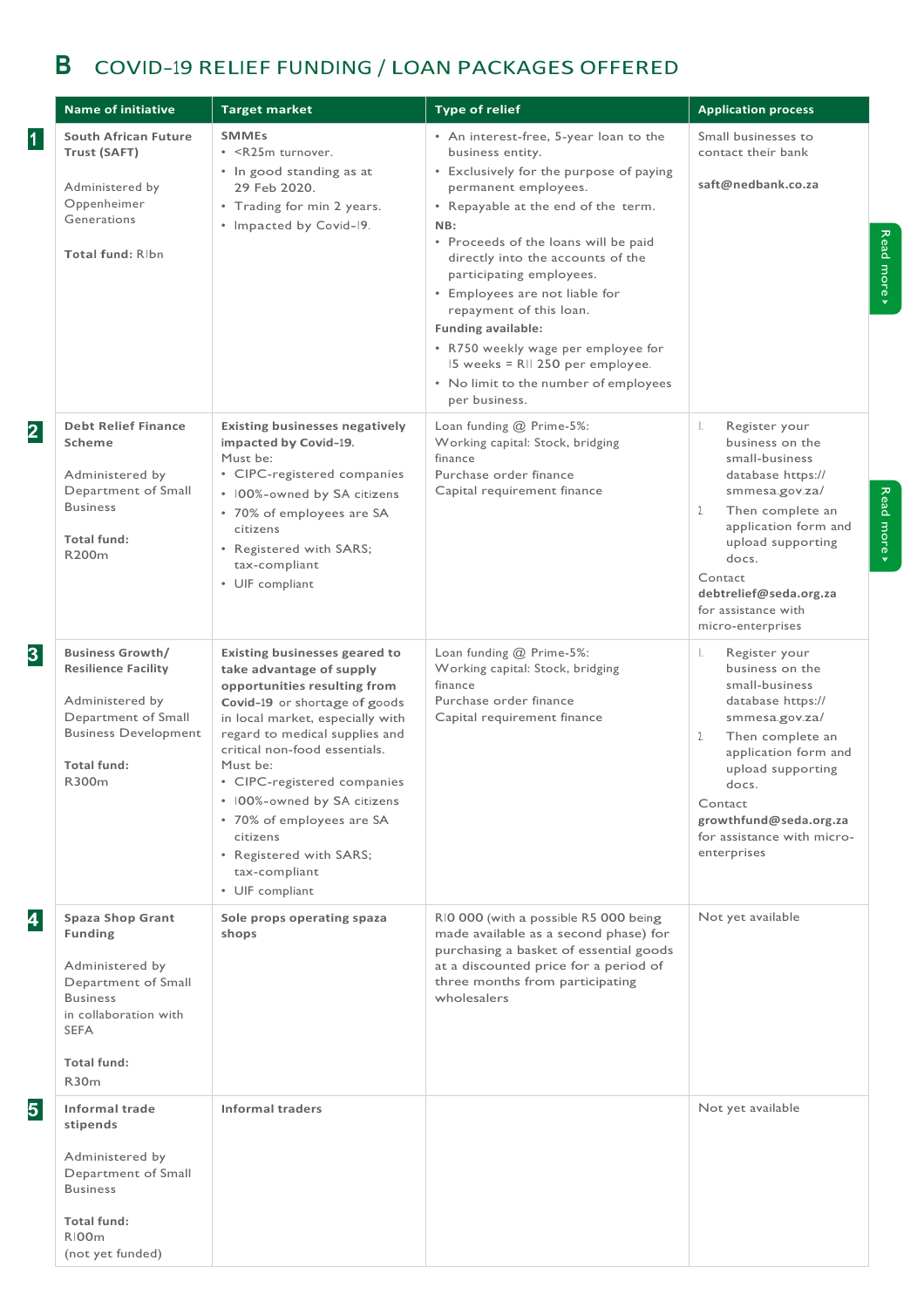## **B** COVID-19 RELIEF FUNDING / LOAN PACKAGES OFFERED

|   | <b>Name of initiative</b>                                                                                                                                                   | <b>Target market</b>                                                                                                                                                                                                               | <b>Type of relief</b>                                                                                                                                                                                                                                                                                                                                                                                  | <b>Application process</b>                                                                                                                                                                                                  |                |
|---|-----------------------------------------------------------------------------------------------------------------------------------------------------------------------------|------------------------------------------------------------------------------------------------------------------------------------------------------------------------------------------------------------------------------------|--------------------------------------------------------------------------------------------------------------------------------------------------------------------------------------------------------------------------------------------------------------------------------------------------------------------------------------------------------------------------------------------------------|-----------------------------------------------------------------------------------------------------------------------------------------------------------------------------------------------------------------------------|----------------|
| 6 | <b>Tourism Relief Funding</b><br>Administered by<br>Department of Tourism<br><b>Total fund:</b><br>200 <sub>m</sub>                                                         | Tourism and hospitality<br>industry<br>CIPC-registered and in<br>existence > I year with t/<br>over ≤R2.5m pa, tax<br>clearance, UIF-registered<br>and proof of min wage<br>compliance.                                            | Funding available to assist SMEs<br>in the tourism and hospitality<br>sector, who are under particular<br>stress due to the new travel<br>restrictions.                                                                                                                                                                                                                                                | Contact<br>Ms Hlengiwe Nhlabathi<br>hnhlabathi@<br>tourism.gov.za                                                                                                                                                           | Read more      |
| 7 | <b>IDC Covid-19 Essential</b><br><b>Supplies Intervention</b><br>Administered by<br>Industrial Development<br>Corporation<br><b>Funding available:</b><br>R500 <sub>m</sub> | <b>Essential supplies:</b><br>Companies with mnfr track<br>record.<br>Experience to import at<br>scale.<br>Accredited supplier with<br>contract or purchase<br>order or corporate<br>guarantee.                                    | · Short-term loan.<br>• Revolving credit facility.<br>• Guarantees to banks for<br>banking facilities, imports,<br>ordering requirements.<br>• IDC loan and trade finance<br>facilities: $P + 1\%$ pa.<br>• Guarantees: 2% pa.                                                                                                                                                                         | Submit documents to<br>callcentre@idc.co.za;<br>or contact Mr Gerrit<br>Claassen at<br>011 269 3482; or<br>Mr Rishel at<br>011 269 3261 for more info                                                                       | Read<br>more » |
| 8 | <b>MCEP</b><br><b>Covid-19 Programme</b><br>Administered by<br>Industrial Development<br>Corporation<br><b>Funding available:</b><br>R300m                                  | • Companies that<br>manufacture and<br>provide essential supplies<br>and have been existence<br>$>$   year.<br>· Valid contract/purchase<br>order or letter of intent.<br>• Companies with BBBEE<br>Level 4 will be<br>encouraged. | • MCEP funding can be<br>standalone or blended with IDC.<br>• Limited to R30 million per<br>applicant in total.<br>• Priced at a fixed rate of 2.5%<br>per annum.<br>• Maximum term is 48 months,<br>including moratorium.<br>· First drawdown must occur<br>within one month from<br>approval date.<br>• Raising and commitment fees<br>are excluded.<br>• All other standard fees are<br>applicable. | Submit documents to<br>callcentre@idc.co.za                                                                                                                                                                                 | Read more      |
| 9 | <b>Covid-19 Temporary</b><br><b>Employer/Employee Relief</b><br>Scheme (TRS)<br>Administered by<br>National Disaster Benefit and<br>UIF                                     | Businesses registered with<br>UIF                                                                                                                                                                                                  | Replacement of lost income to<br>employees during temporary<br>closure of business and for<br>employees in quarantine.<br>The salary benefits will be<br>capped to a max amount of<br>R17 712 pm per employee and an<br>employee will be paid in terms of<br>the income replacement rate<br>sliding scale (38 % -60%) as<br>provided in the Ui Act.                                                    | The employer to apply by<br>reporting their closure by<br>email to<br>Covid19ters@labour.gov.za,<br>an automatic response<br>outlining the application<br>process will be received.<br>Contact<br>Covid19ters@labour.gov.za |                |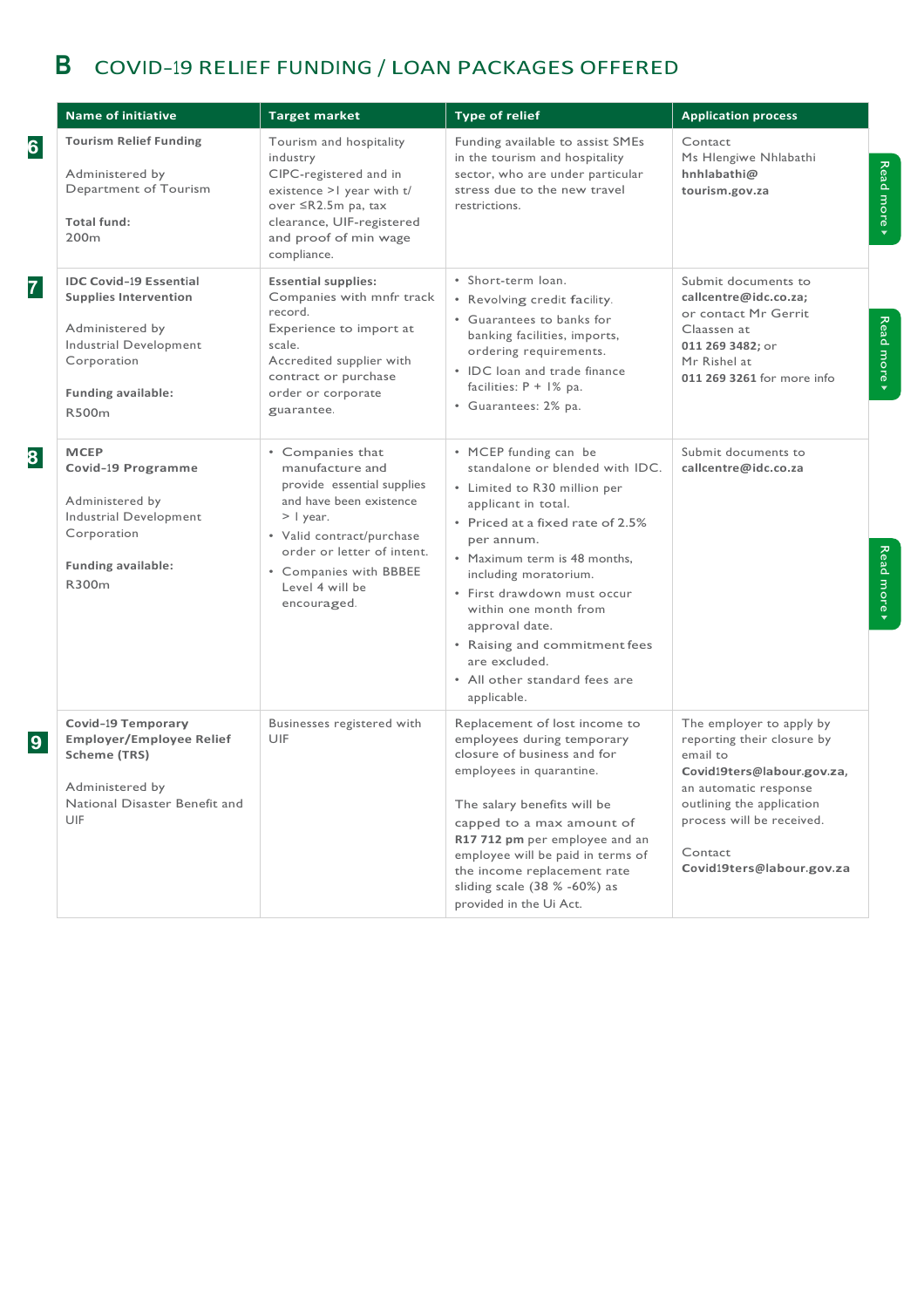### **C** OTHER COVID-19 SUPPORT TO SME'S

|                | <b>Name of initiative</b>                                                                                                                              | <b>Target market</b>                               | <b>Type of relief</b>                                                                                                                                                                                                                                                                                                                                                                                                          | <b>Application process</b>       |
|----------------|--------------------------------------------------------------------------------------------------------------------------------------------------------|----------------------------------------------------|--------------------------------------------------------------------------------------------------------------------------------------------------------------------------------------------------------------------------------------------------------------------------------------------------------------------------------------------------------------------------------------------------------------------------------|----------------------------------|
| $\overline{1}$ | <b>Covid-19 Business Rescue</b><br><b>Assistance (COBRA)</b><br>Administered by<br>Consortium:<br>• Schindlers Attorneys<br>• IO Business<br>• Engaged | <b>SMMEs</b>                                       | • Free daily (small group) and<br>weekly (large group) webinars<br>to share information/guide<br>business leaders.<br>• COBRA War Room - business<br>support to avoid business<br>rescue (pro bono or discounted<br>fees).<br>• Knowledge base and expert<br>Wiki to consolidate information,<br>policy updates and support for<br>enterprises from external<br>stakeholders (eg banks,<br>Government, CIPC,<br>associations). | Contact<br>www.cobra.org.za      |
| $\overline{2}$ | <b>Training Layoff Scheme</b><br>Administered by<br><b>CCMA</b> and SETA<br>Training allowance up to 50%<br>of wage with max of<br>R6 239,00 pm        | Businesses compliant with<br>statutory obligations | Training allowances by CCMA<br>replacing wages                                                                                                                                                                                                                                                                                                                                                                                 | Contact<br>CCMA to be approached |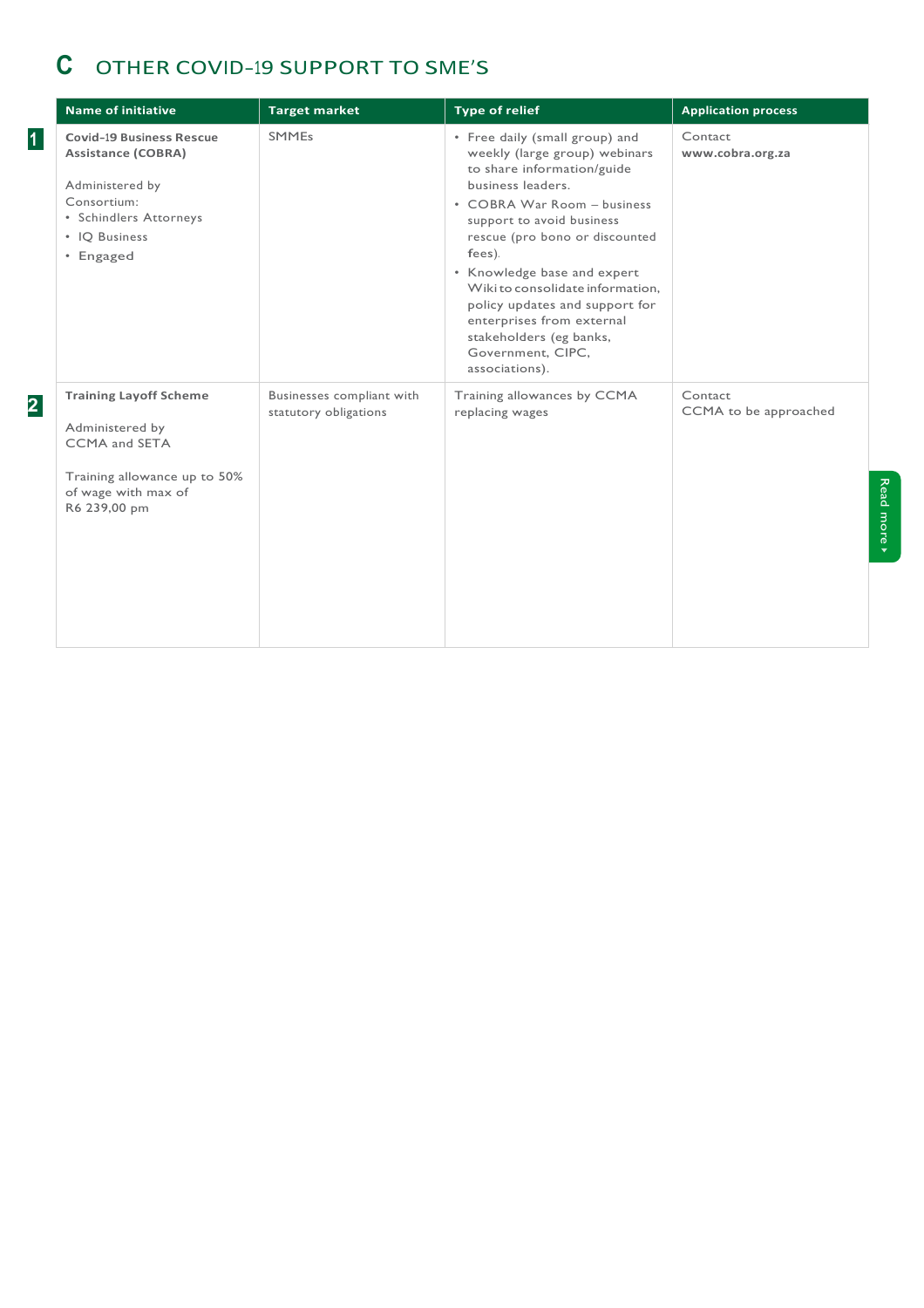### **D** TAX RELIEFMEASURES

| <b>Name of initiative</b>                      | <b>Target market</b>                                                                      | <b>Type of relief</b>                                                                                                                                                | <b>Application process</b>                                             |
|------------------------------------------------|-------------------------------------------------------------------------------------------|----------------------------------------------------------------------------------------------------------------------------------------------------------------------|------------------------------------------------------------------------|
| Covid-19 Tax relief<br>Administered by<br>SARS | Tax-compliant SMEs <<br>R50m and their employees<br>eligible under the current<br>ETI Act | Tax subsidy to employers of up to<br>R500 pm for the next four months for<br>employees earning below R6 500 under<br>the Employment Tax Incentive (ETI)*.            | More info available at<br>www.treasury.gov.za<br>or<br>www.sars.gov.za |
|                                                | Tax-compliant SMEs <<br><b>R50m</b>                                                       | Accelerated payment of employment<br>tax incentive (ETI) reimbursement from<br>twice a year to monthly to get cash<br>into the hands of compliant employers<br>asap. | Effective   April 2020                                                 |
|                                                | $Tax$ -compliant SMEs $\leq$<br>R50 <sub>m</sub>                                          | SMEs will be allowed to delay:<br>• 20% of their employees' tax liability<br>over the next four months; and                                                          |                                                                        |
|                                                |                                                                                           | • a portion of their provisional<br>corporate income tax payments<br>without penalties or interest.                                                                  |                                                                        |

#### **\*Current draft guidelines**

• Increasing the maximum amount of ETI claimable during the four-month period (I April 2020 to 31 July 2020) for employees eligible under the current ETI Act from RI 000 to RI 500 in the first qualifying I2 months and from R500 to RI 000 in the second 12 qualifying months.

Allowing a monthly ETI claim in the amount of R500 during this four-month period for employees earning below R6 500, from the ages of

- 18 to 29 who are no longer eligible for the ETI as the employer has claimed ETI in respect of those employees for 24 months; and
- 30 to 65 who are not eligible for the ETI due to their age.
- This expansion will, however, only apply to employers who were registered with SARS as at 1 March 2020, and current compliance requirements for employers under sections 8 and 10(4) of the ETI Act will continue to apply.
- "Essential goods" will be subject to a VAT exemption on importation during the Covid-19 pandemic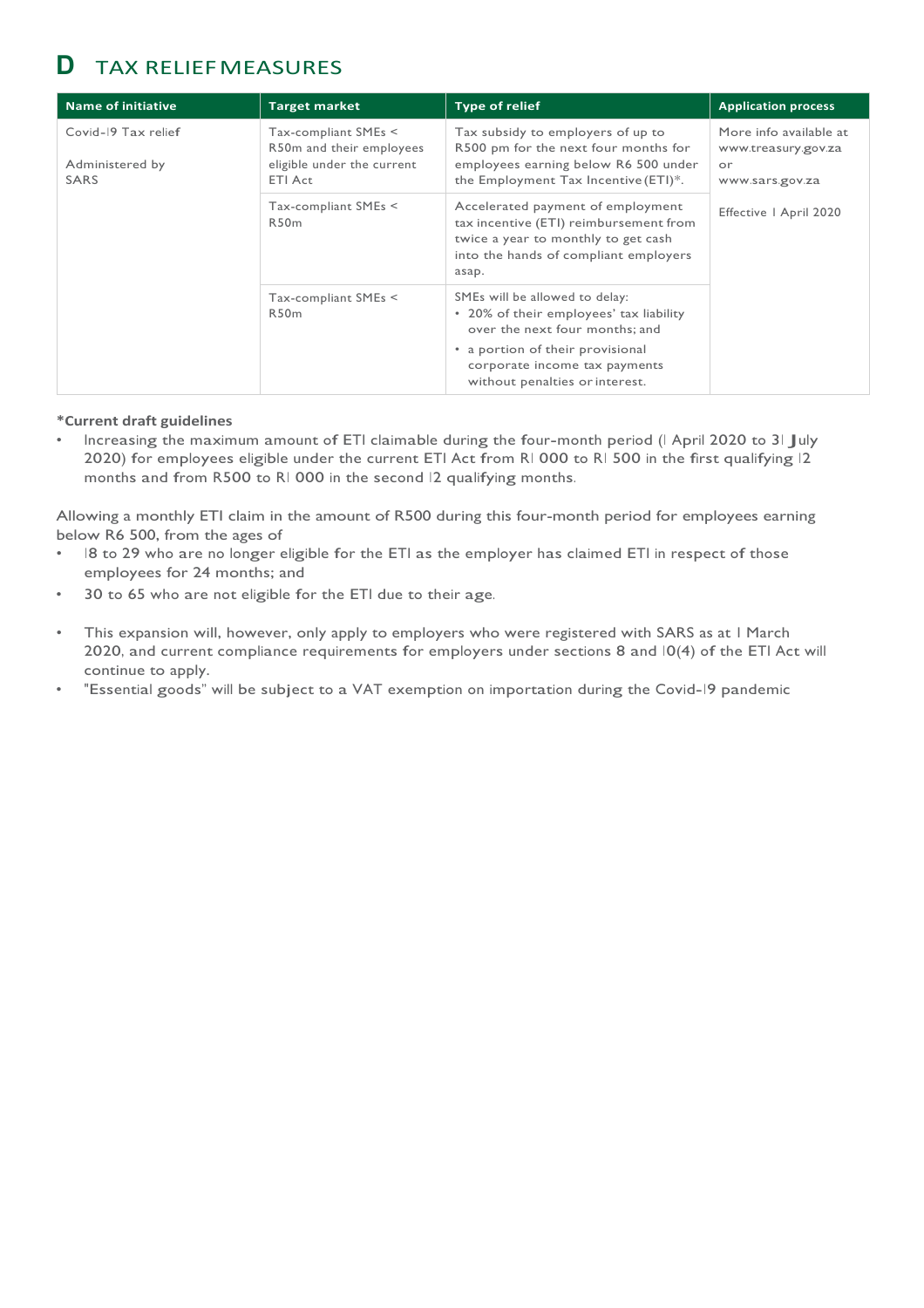### **B1** South African Future Trust (SAFT)



#### **What is available?**

- An interest-free, five-year loan to the business entity.
- Exclusively for the purpose of paying employees.
- Repayable at the end of the term.
- No minimum monthly instalments.
- Loan size: R750 per qualifying employee per week for 15 weeks <sup>=</sup> R11 250 per employee.
- No limit in terms of number of employees.

**NB:**

- All loans will be paid directly into the accounts of the participating employees.
- Employees are not liable for repayment of this loan.



#### **Qualifying criteria**

- Any SMME with turnover <R25m per annum.
- Company types: Sole props; partnerships; operating trusts; CC; (Pty) Ltd.
- Trading for 24 months or more.
- In good standing with the statutory creditor.
- Good credit history.
- Impacted by Covid-19.



#### **Supporting information required**

- Application form and declaration.
- Annexure A Employee details.
- **Extract of minutes.**
- Signed contract (if loan approved).



#### **How to apply**

- 1. Visit Nedbank.co.za <sup>&</sup>gt; Business <sup>&</sup>gt; Covid-19 Relief <sup>&</sup>gt; SAFT.
- 2. Download the relevant forms.
- 3. Complete and submit to saft@nedbank.co.za.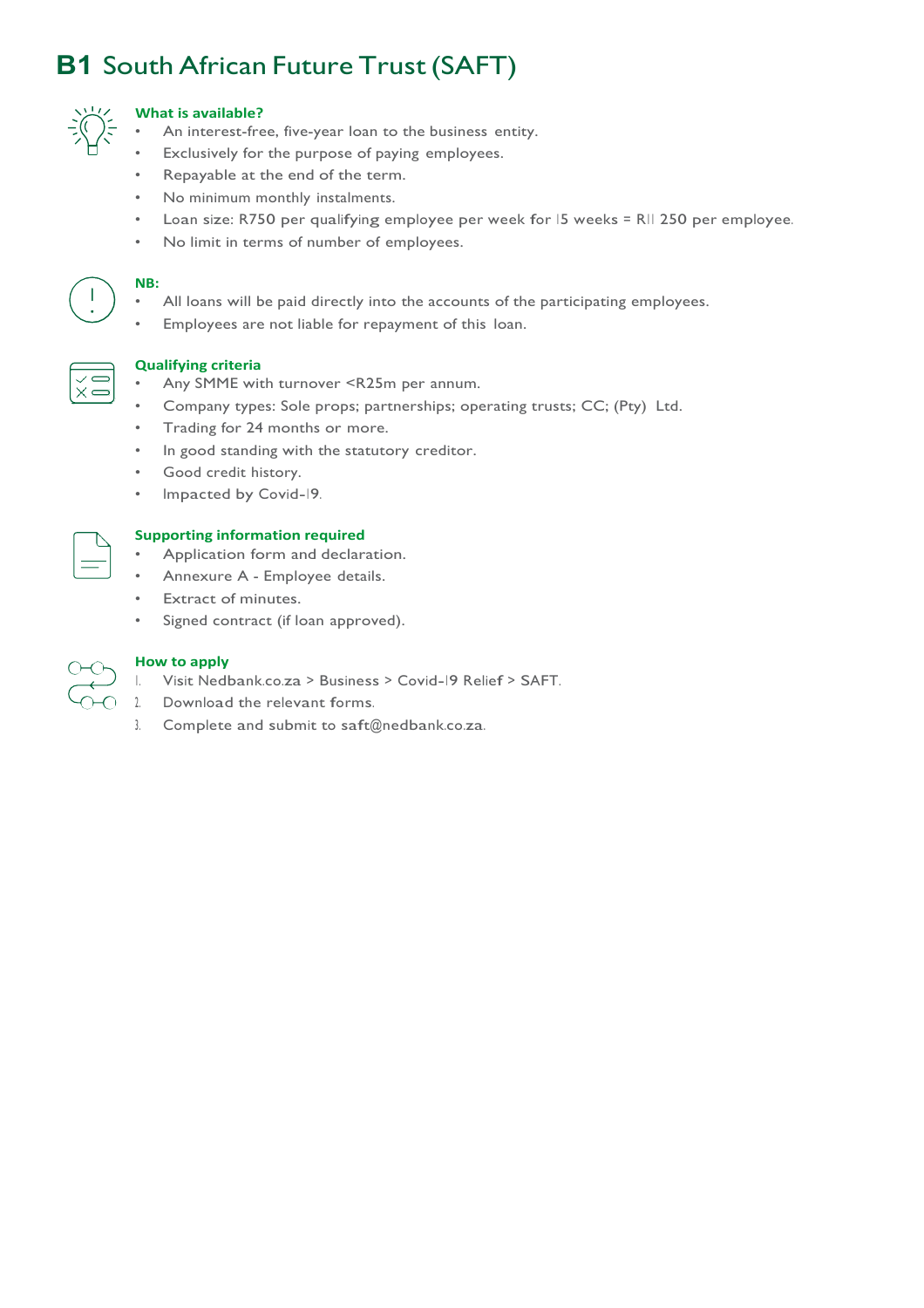### **B2** Debt Relief Finance Scheme



#### **What is available?**

Benefitting SMEs: Businesses that are negatively affected, directly or indirectly, due to the Covid-19 pandemic.

#### **Qualifying criteria**

- The business must have been registered with CIPC by at least 28 February 2020; company must be 100%-owned by South African citizens.
- Employees must be 70% South Africans.
- Priority will be given to businesses owned by women, youth and people with disabilities; be registered and compliant with SARS and UIF.



#### **Supporting information required**

- Proof that the business is negatively affected by Covid-19 pandemic.
- Company statutory documents.
- FICA documents (eg municipal accounts, letters from traditional authority).
- Certified ID copies of directors.
- Three months' bank statements.
- Latest annual financial statements or latest management accounts not older than three months from date of application – where applicable.
- Business profile.
- Six-month cashflow projections where applicable.
- Copy of lease agreement or proof ownership if applying for rental relief.
- If applying for payroll relief, details of employees as registered with UIF and including banking details – will be required as payroll payments will be made directly toemployees.
- SMME employers who are not compliant with UIF must register before applying for relief.
- Facility statements of other funders.
- Detail breakdown on application of funds including salaries, rent, etc.
- Registration on the National SMME Database https://smmesa.gov.za.



#### **How to apply**

- Register on https://smmesa.gov.za.
- Complete online application form (to be released on Thursday, 2 April 2020).
- Upload required supporting documents.
- Seda will assist micro-enterprises to comply, and request for assistance must be emailed to debtrelief@seda.org.za, whereas small and medium enterprises must ensure own compliance.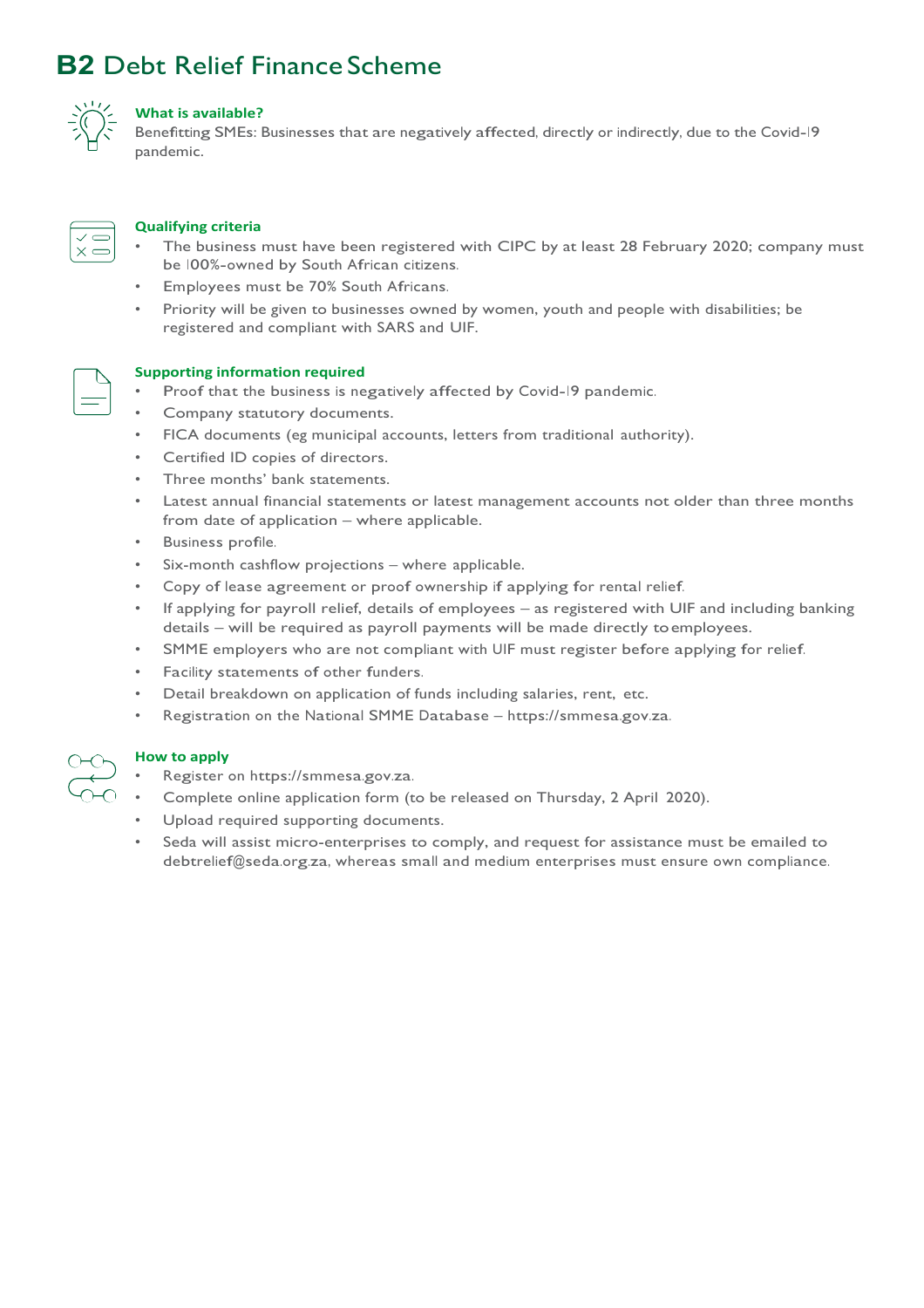### **B6** Tourism Relief Funding



#### **What is available?**

The fund will be administered to benefit SMMEs in all nine provinces and various tourism subsectors. There will be a degree of bias towards rural areas, townships, women, young people, and people with disabilities.

#### **Qualifying criteria**

- Formally registered with CIPC.
- Turnover must not be more than R2,5 million per annum.
- Valid tax certificate.
- Proof of minimum wage compliance.
- Must provide proof of UIF registration for employees employed by the business.
- Be an existing tourism-specific establishment as outlined in the scope of application (suppliers and intermediaries are not eligible).
- Must have been in existence for at least one business financial year.
- The relief will be distributed in a spatially equitable manner to ensure that all provinces benefit.
- At least 70% of beneficiaries will be businesses that are black-owned.
- At least 50% of beneficiaries will be businesses that are women-owned.
- At least 30% of beneficiaries will be businesses that are youth-owned.
- At least 4% of beneficiaries will be businesses that are owned by people with disabilities.
- Guaranteed employment for a minimum number of staff for a period of three months.



#### **How to apply**

- The eligible businesses must prove that the relief is required as a result of the impact of Covid-19.
- Must submit statements of financial position over 12 months' bank statements, balance sheet, income statements, cashflow statements.
- Indicate the intended use of the resources.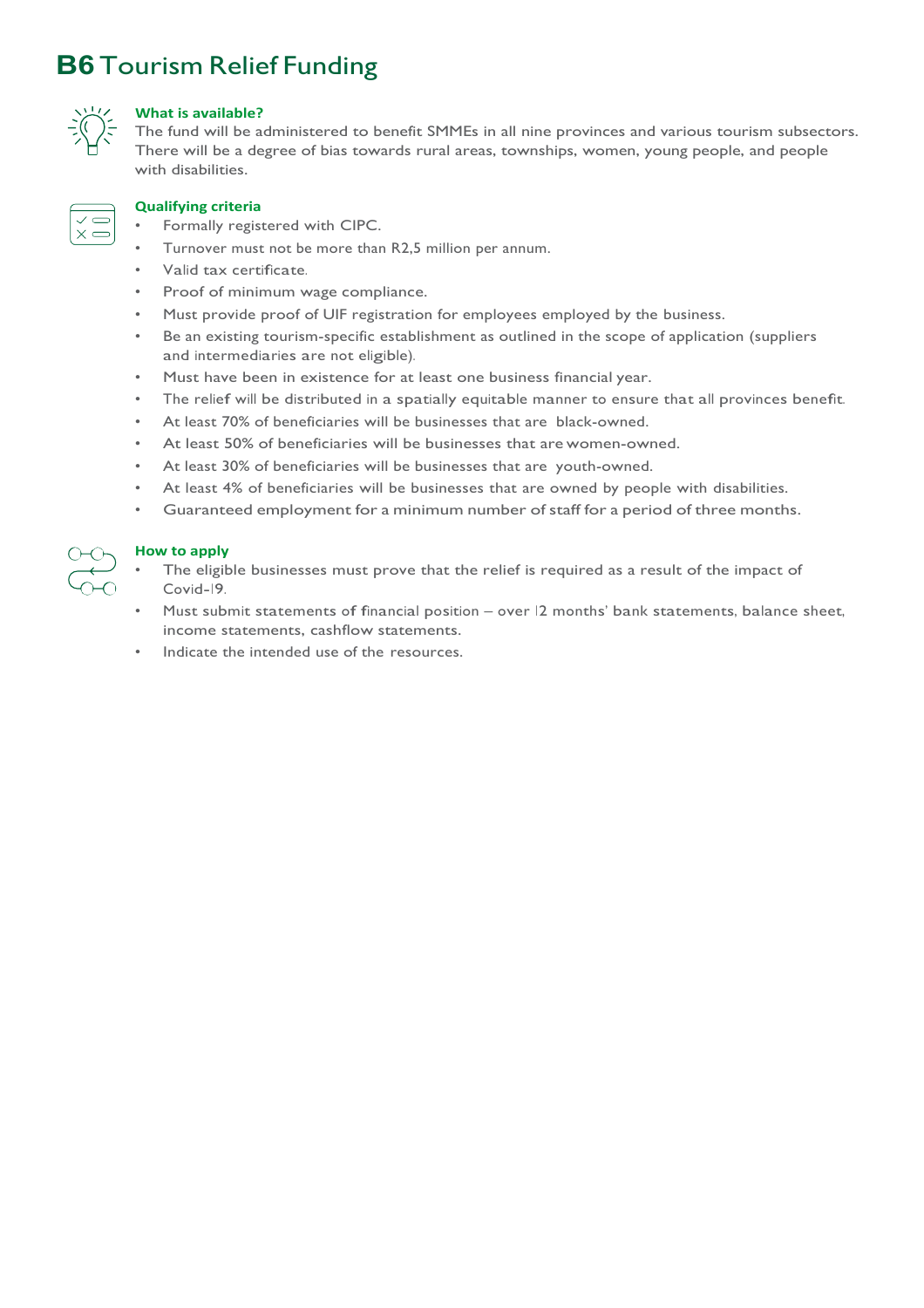### **B7** IDC Covid-19 Essential Supplies Intervention



#### **What is available?**

The IDC Covid-19 Essential Supplies Intervention is established to provide funding to companies for the acquisition and/or the manufacturing and supply of essential supplies on an urgent basis to combat the Covid-19 pandemic that is facing South Africa. Financial support to be provided by the IDC includes the following:

- Support for the manufacturing of essential medical products.
- R500 million for trade finance to import essential medical products.
- <sup>A</sup> short-term loan to companies for once-off contract or import funding.
- Revolving credit facilities.
- Guarantees to banks for banking facilities, imports and ordering requirements.
- Interest rate and pricing:
	- IDC loan and trade finance facilities:  $P + 1\%$  pa.
	- Guarantees: 2% pa.
- Term limited to a maximum of three months for all facilities.



#### **Qualifying criteria**

- Companies that have a track record of manufacturing comparable products, capable of delivering on the contract in terms of capacity, resources andexperience.
- For imports the lack or insufficiency of local manufacturing should be confirmed, and capacity and experience to import at the required scale should be demonstrated.
- Company should be an accredited supplier (where applicable) if contract or purchase order is with government, retailers or multinationals.
- Company should demonstrate profitability as per historical financial statements.
- Contract or purchase order with either the South African Government or a strong customer for essential supplies.
	- In the absence of a contract or purchase orders, a corporate guarantee from a company with investment.



### **Supporting information required**

Documents and requirements to be submitted to callcentre@idc.co.za:

- Applicant's background detailing historical and existing manufacturing, and trading facilities and capabilities (summary of business model, products and why IDC should fund them – commercial merits).
- Letter of standing from the bank (and all other financiers).
- Bank statements for the last 12 months.
- Confirmation and copies of all other financing facilities.
- FICA documentation and PEP status.
- Tax clearance certificate.
- CVs of management
- Financial statements (annual audited or reviewed and interim management accounts not older than two months).
- Analysis of stock, debtors and creditors.
- Budgets including the contract.
- Description of project and products to be manufactured.
- Copy of contract or purchase order from government or reputable strong customer, ie retailer, or multinational.
- Documentary evidence of product accreditation where required by government or customer.
- Quotations to support application of funds.
- Motivation/Validation of applicant's supplier to determine its credibility and ability to deliver the contracted supplies.
- Payment terms of suppliers.
- Supply chain arrangements, ie how the product will be shipped, and after how long.
- Security available.
- Personal balance sheets and balance sheets of guarantor.
- Legal documents (permits, licenses, agreements, MOI, etc.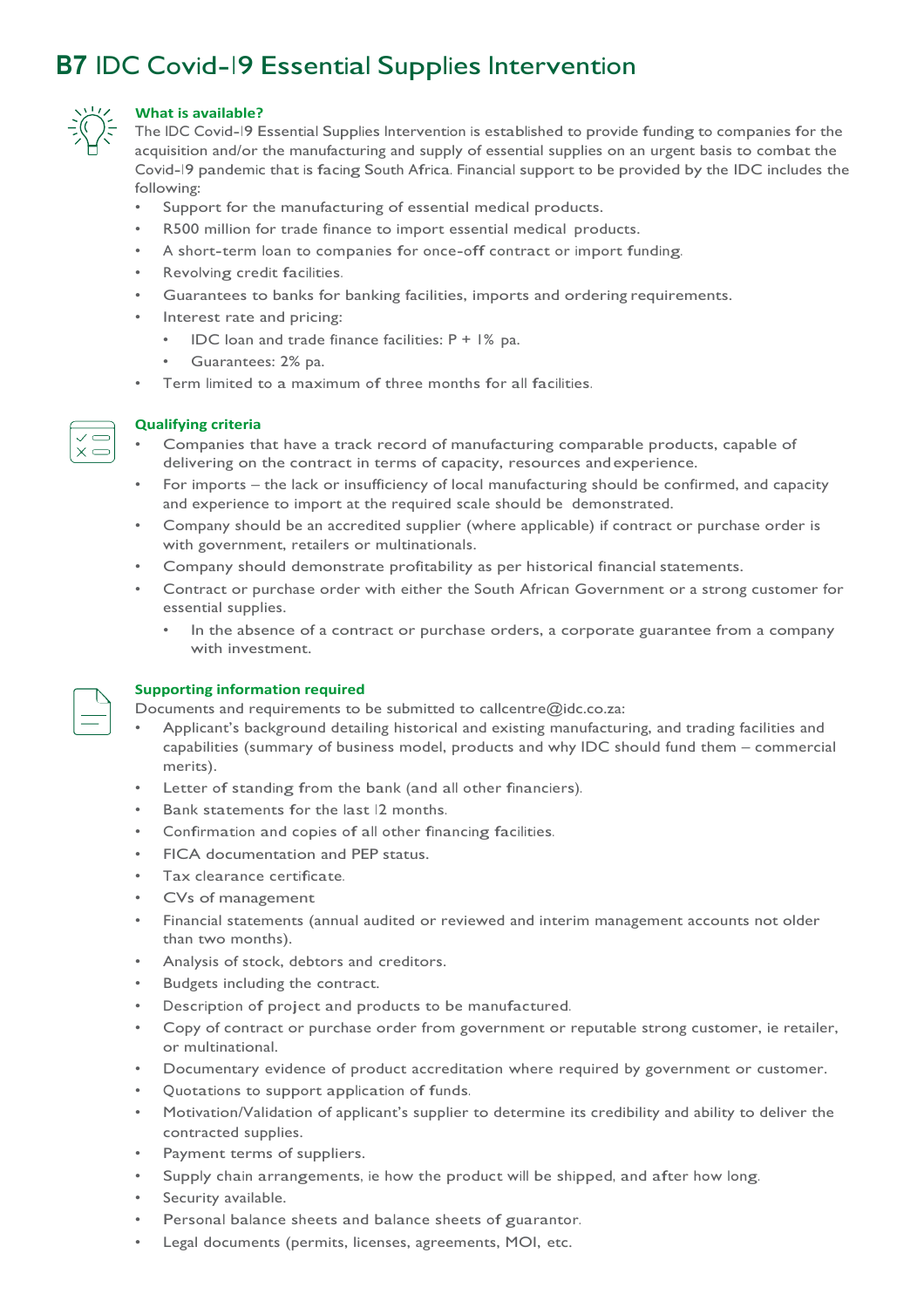### **B8** MCEP Covid-19 Programme



#### **What is available?**

The MCEP Covid-19 Programme will focus exclusively on qualifying manufacturing companies that provide essential products that have become scarce due to high demand caused by the outbreak of the Covid-19 pandemic.

Funding will be considered in terms of instruments and pricing as per below:

- Limited to R30 million per applicant in total.
- Priced at a fixed rate of 2,5% per annum.
- Maximum term is 48 months, including moratorium.
- First drawdown must occur within one month from approval date.
- Raising and commitment fees are excluded.
- All other standard fees are applicable.
- Working capital and plant and equipment requirements are what will be provided.
- Funding provided can be stand-alone MCEP funding or blended with IDC.



#### **Qualifying criteria**

- Available to companies that have been operational for at least a year.
- Companies must have a valid contract/purchase order or letter of intent.
- Applicable to manufacturers of targeted priority products.
- Companies with BBBEE Level 4 will be encouraged.

#### **How to apply**

Documents and requirements to be submitted to callcentre@idc.co.za:

- Applicant's background detailing historical and existing manufacturing, and trading facilities and capabilities (summary of business model, products and why IDC should fund them – commercial merits).
- Letter of standing from the bank (and all other financiers).
- Bank statements for the last 12 months.
- Confirmation and copies of all other financing facilities.
- FICA documentation and PEP status.
- Tax clearance certificate.
- CVs of management
- Financial statements (annual audited or reviewed and interim management accounts not older than two months).
- Analysis of stock, debtors and creditors.
- Budgets including the contract.
- Description of project and products to be manufactured.
- Copy of contract or purchase order from government or reputable strong customer ie retailer, or multinational.
- Documentary evidence of product accreditation where required by government or customer.
- Quotations to support application of funds.
- Motivation/Validation of applicant's supplier to determine its credibility and ability to deliver the contracted supplies.
- Payment terms of suppliers.
- Supply chain arrangements, ie how the product will be shipped, and after how long.
- Security available.
- Personal balance sheets and balance sheets of guarantor.
- Legal documents (permits, licenses, agreements, MOI, etc).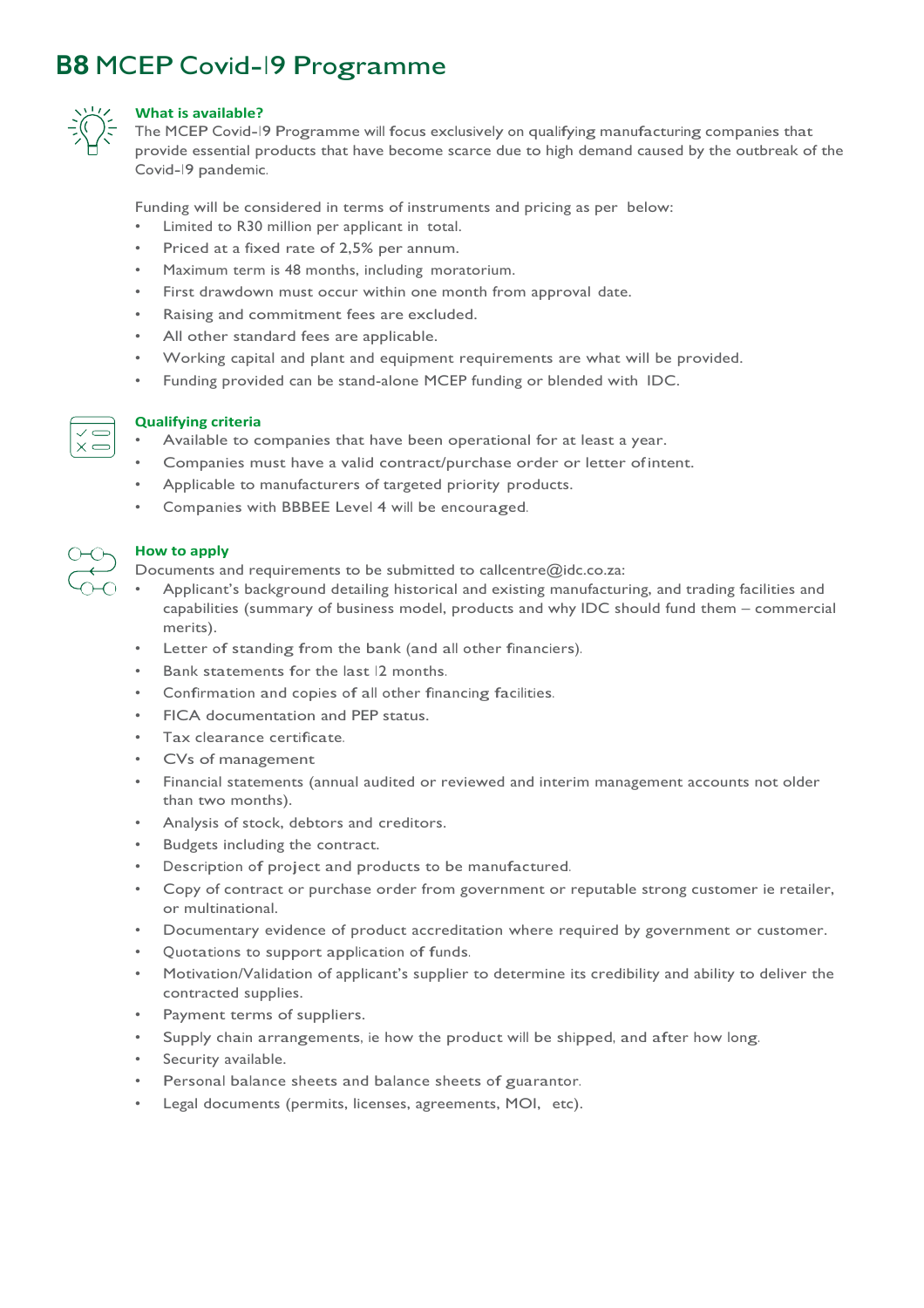### **C2** Training Layoff Scheme



#### **What is available?**

Companies facing economic distress and contemplating retrenchments have an option to consider training layoffs, which are financed by the NSF and SETAs. Companies would keep the staff in employment during the economic downturn, but re-skill them as an investment for the future economic recovery. A training layoff is a temporary suspension of an employee or group of employees and that period is used for training purposes. A training allowance is paid to the employee instead of their normal wage.

The training allowance may be up to 50% of the worker's normal wage up to a maximum of R6 239,00 per month or R1 440,00 per week.



#### **Qualifying criteria**

To qualify there must be full layoff lasting a continuous period of at least four weeks or partial layoff (short-term) lasting at least two days a week (or 16 days) and contemplated to last for at least eight weeks.

The scheme is limited to:

- employers facing economic distress and contemplating retrenchment of workers;
- employers that are in the position to benefit from the short-term relief and re-absorb workers at the completion of the layoff training;
- employers that are compliant with statutory obligations; and
- employers whose workers are earning up to R180 000 per year (this threshold is flexible, but the training allowance cap is not) and who may be at risk of retrenchment are eligible, subject to certain conditions.

#### **Supporting information required**

- TERS terms and conditions
- TERS request to participate
- TERS agreement to participate
- List of employees identified to participate



#### **How to apply**

To participate, the CCMA must be approached either directly by the employer or the process can emerge as an alternative to retrenchment during a CCMA process.

If the CCMA commendation is positive, it facilitates the process to conclude a Training Layoff Agreement.

- The Training Layoff Agreement is perused for compliance and then forwarded, along with the advisory award and other documents, to the DoL Committee and the affected SETA.
- The DoL Committee considers the CCMA's recommendation and funds the cost of the training, which funds are transferred to the SETA.
- The SETA facilitates the provision of training for workers participating in the scheme. They engage with individual companies regarding type, cost, provider and duration of training and apply to the DoL Committee for funding of the training allowances.
- The SETA transfers the funds to employers and training providers (which funds were received from the DoL Committee).